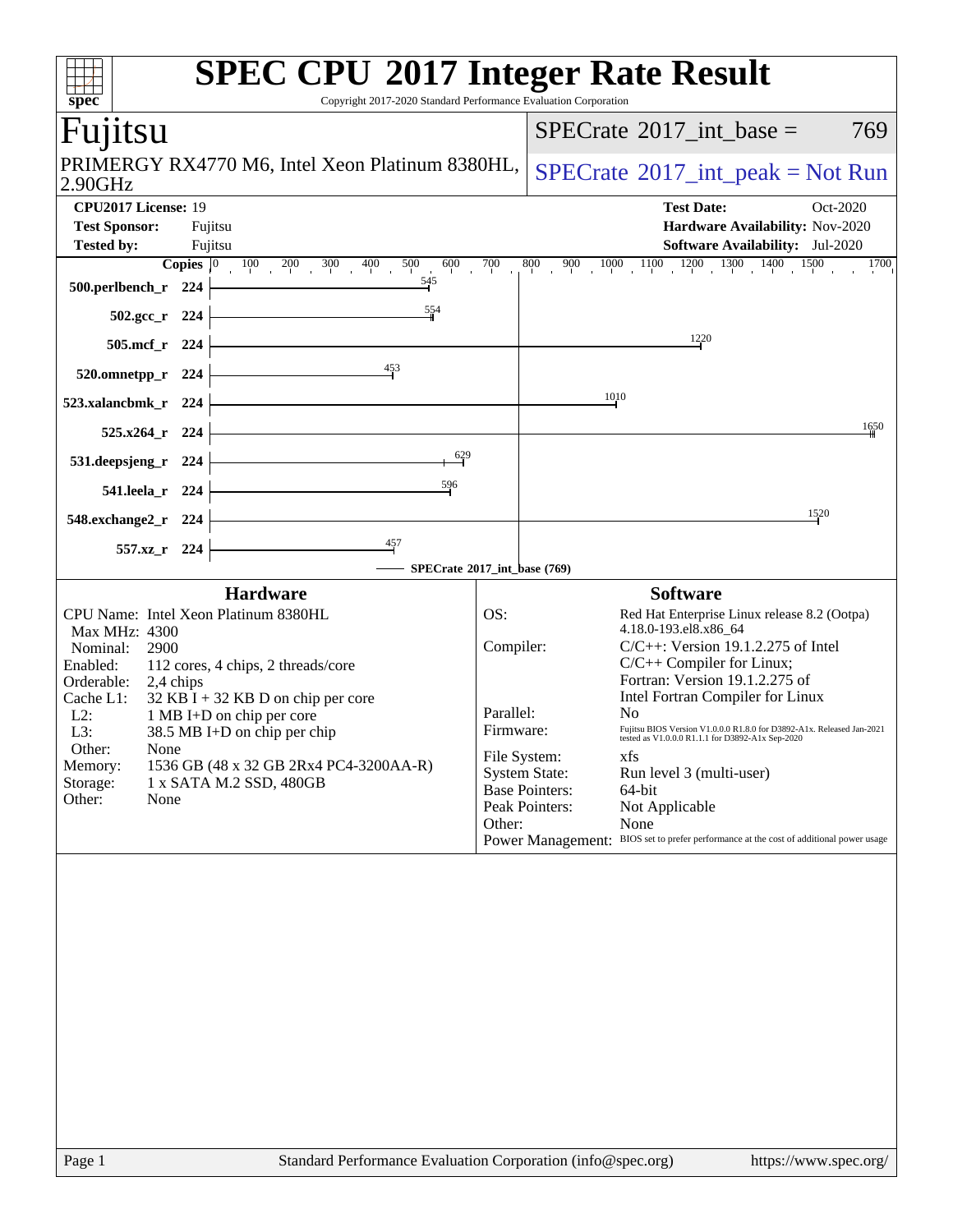### **[SPEC CPU](http://www.spec.org/auto/cpu2017/Docs/result-fields.html#SPECCPU2017IntegerRateResult)[2017 Integer Rate Result](http://www.spec.org/auto/cpu2017/Docs/result-fields.html#SPECCPU2017IntegerRateResult)** Copyright 2017-2020 Standard Performance Evaluation Corporation [SPECrate](http://www.spec.org/auto/cpu2017/Docs/result-fields.html#SPECrate2017intbase)<sup>®</sup>2017 int base =  $769$

Fujitsu

**[spec](http://www.spec.org/)**

2.90GHz PRIMERGY RX4770 M6, Intel Xeon Platinum 8380HL,  $SPECrate^{\circ}2017\_int\_peak = Not Run$  $SPECrate^{\circ}2017\_int\_peak = Not Run$ 

### **[CPU2017 License:](http://www.spec.org/auto/cpu2017/Docs/result-fields.html#CPU2017License)** 19 **[Test Date:](http://www.spec.org/auto/cpu2017/Docs/result-fields.html#TestDate)** Oct-2020 **[Test Sponsor:](http://www.spec.org/auto/cpu2017/Docs/result-fields.html#TestSponsor)** Fujitsu **[Hardware Availability:](http://www.spec.org/auto/cpu2017/Docs/result-fields.html#HardwareAvailability)** Nov-2020 **[Tested by:](http://www.spec.org/auto/cpu2017/Docs/result-fields.html#Testedby)** Fujitsu **[Software Availability:](http://www.spec.org/auto/cpu2017/Docs/result-fields.html#SoftwareAvailability)** Jul-2020

### **[Results Table](http://www.spec.org/auto/cpu2017/Docs/result-fields.html#ResultsTable)**

|                                   | <b>Base</b>   |                |                |                |       |                | <b>Peak</b> |               |                |              |                |              |                |              |
|-----------------------------------|---------------|----------------|----------------|----------------|-------|----------------|-------------|---------------|----------------|--------------|----------------|--------------|----------------|--------------|
| <b>Benchmark</b>                  | <b>Copies</b> | <b>Seconds</b> | Ratio          | <b>Seconds</b> | Ratio | <b>Seconds</b> | Ratio       | <b>Copies</b> | <b>Seconds</b> | <b>Ratio</b> | <b>Seconds</b> | <b>Ratio</b> | <b>Seconds</b> | <b>Ratio</b> |
| $500.$ perlbench_r                | 224           | 656            | 544            | 654            | 545   | 654            | 545         |               |                |              |                |              |                |              |
| $502.\text{gcc}_r$                | 224           | 572            | 554            | 578            | 548   | 572            | 555         |               |                |              |                |              |                |              |
| $505$ .mcf_r                      | 224           | 297            | 1220           | 296            | 1220  | 296            | 1220        |               |                |              |                |              |                |              |
| 520.omnetpp_r                     | 224           | 649            | 453            | 647            | 454   | 648            | 453         |               |                |              |                |              |                |              |
| 523.xalancbmk r                   | 224           | 234            | 1010           | 234            | 1010  | 234            | 1010        |               |                |              |                |              |                |              |
| 525.x264 r                        | 224           | 237            | 1650           | 238            | 1650  | 238            | 1640        |               |                |              |                |              |                |              |
| 531.deepsjeng_r                   | 224           | 441            | 582            | 406            | 632   | 408            | 629         |               |                |              |                |              |                |              |
| 541.leela r                       | 224           | 623            | 596            | 622            | 596   | 620            | 598         |               |                |              |                |              |                |              |
| 548.exchange2_r                   | 224           | 387            | 1520           | 387            | 1520  | 388            | 1510        |               |                |              |                |              |                |              |
| 557.xz r                          | 224           | 529            | 457            | 529            | 457   | 529            | 457         |               |                |              |                |              |                |              |
| $SPECrate^{\circ}2017$ int base = |               |                | 769            |                |       |                |             |               |                |              |                |              |                |              |
| $SPECrate^{\circ}2017$ int peak = |               |                | <b>Not Run</b> |                |       |                |             |               |                |              |                |              |                |              |

Results appear in the [order in which they were run](http://www.spec.org/auto/cpu2017/Docs/result-fields.html#RunOrder). Bold underlined text [indicates a median measurement](http://www.spec.org/auto/cpu2017/Docs/result-fields.html#Median).

### **[Compiler Notes](http://www.spec.org/auto/cpu2017/Docs/result-fields.html#CompilerNotes)**

The inconsistent Compiler version information under Compiler Version section is due to a discrepancy in Intel Compiler. The correct version of C/C++ compiler is: Version 19.1.2.275 Build 20200623 Compiler for Linux The correct version of Fortran compiler is: Version 19.1.2.275 Build 20200623 Compiler for Linux

### **[Submit Notes](http://www.spec.org/auto/cpu2017/Docs/result-fields.html#SubmitNotes)**

 The numactl mechanism was used to bind copies to processors. The config file option 'submit' was used to generate numactl commands to bind each copy to a specific processor. For details, please see the config file.

### **[Operating System Notes](http://www.spec.org/auto/cpu2017/Docs/result-fields.html#OperatingSystemNotes)**

 Stack size set to unlimited using "ulimit -s unlimited" Kernel Boot Parameter set with : nohz\_full=1-223 echo 15000000 > /proc/sys/kernel/sched\_min\_granularity\_ns

### **[Environment Variables Notes](http://www.spec.org/auto/cpu2017/Docs/result-fields.html#EnvironmentVariablesNotes)**

```
Environment variables set by runcpu before the start of the run:
LD_LIBRARY_PATH =
      "/home/PVT/speccpu/lib/intel64:/home/PVT/speccpu/lib/ia32:/home/PVT/spec
      cpu/je5.0.1-32"
MALLOC_CONF = "retain:true"
```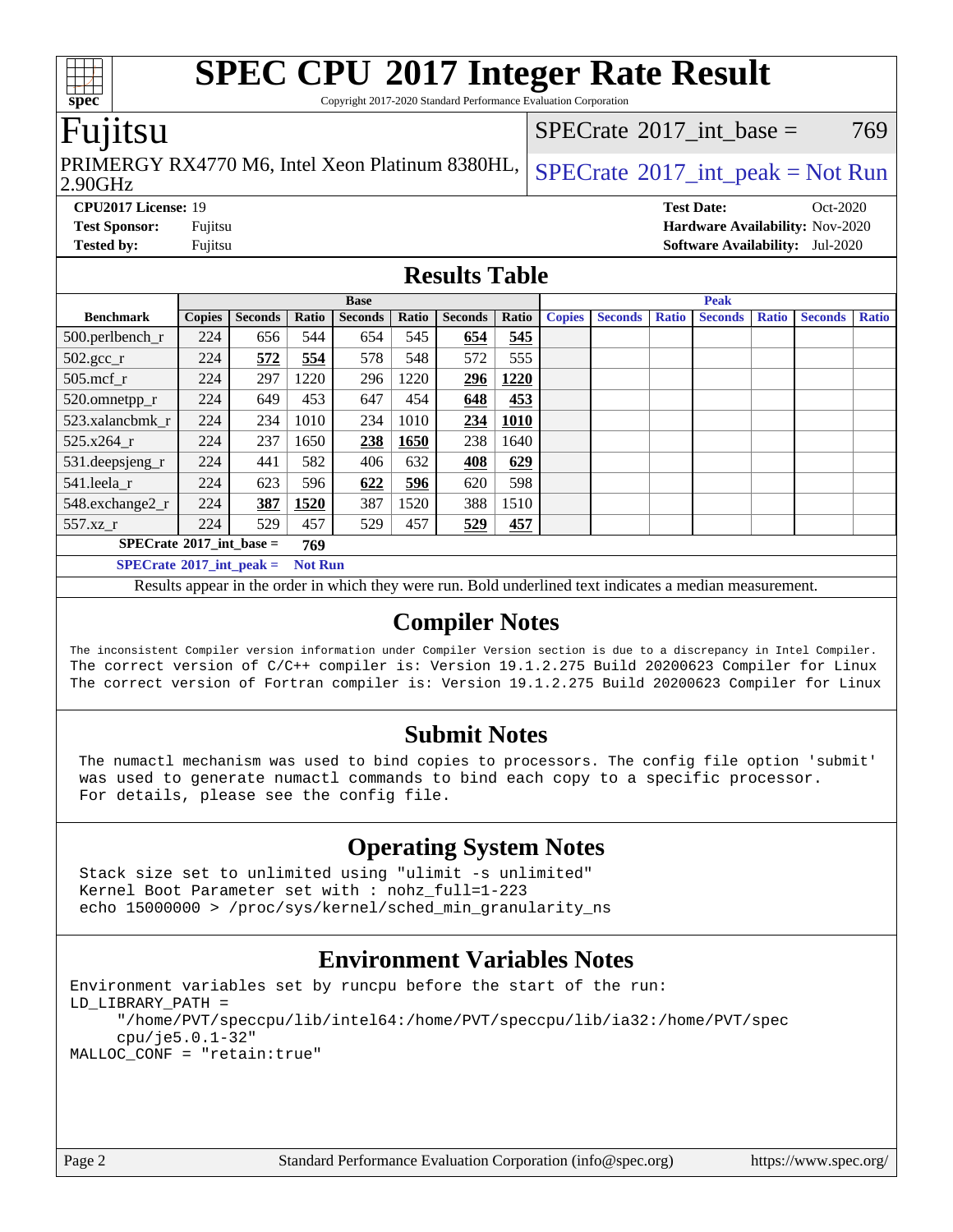Copyright 2017-2020 Standard Performance Evaluation Corporation

### untsu

**[spec](http://www.spec.org/)**

 $SPECTate^{\circledcirc}2017$  int base = 769

| $\mu$ KIMERGY RX4770 M6, Intel Xeon Platinum 8380HL, $ $ SPECrate <sup>®</sup> 2017_int_peak = Not Rum<br>2.90GHz |                   |            |
|-------------------------------------------------------------------------------------------------------------------|-------------------|------------|
| <b>CPU2017 License: 19</b>                                                                                        | <b>Test Date:</b> | $Oct-2020$ |

### **[General Notes](http://www.spec.org/auto/cpu2017/Docs/result-fields.html#GeneralNotes)**

**[Test Sponsor:](http://www.spec.org/auto/cpu2017/Docs/result-fields.html#TestSponsor)** Fujitsu **[Hardware Availability:](http://www.spec.org/auto/cpu2017/Docs/result-fields.html#HardwareAvailability)** Nov-2020 **[Tested by:](http://www.spec.org/auto/cpu2017/Docs/result-fields.html#Testedby)** Fujitsu **[Software Availability:](http://www.spec.org/auto/cpu2017/Docs/result-fields.html#SoftwareAvailability)** Jul-2020

 Binaries compiled on a system with 1x Intel Core i9-7980XE CPU + 64GB RAM memory using Redhat Enterprise Linux 8.0 Transparent Huge Pages enabled by default Prior to runcpu invocation Filesystem page cache synced and cleared with: sync; echo 3> /proc/sys/vm/drop\_caches runcpu command invoked through numactl i.e.: numactl --interleave=all runcpu <etc> NA: The test sponsor attests, as of date of publication, that CVE-2017-5754 (Meltdown) is mitigated in the system as tested and documented. Yes: The test sponsor attests, as of date of publication, that CVE-2017-5753 (Spectre variant 1) is mitigated in the system as tested and documented. Yes: The test sponsor attests, as of date of publication, that CVE-2017-5715 (Spectre variant 2) is mitigated in the system as tested and documented. **[Platform Notes](http://www.spec.org/auto/cpu2017/Docs/result-fields.html#PlatformNotes)** BIOS configuration: DCU Streamer Prefetcher = Disabled Intel Virtualization Technology = Disabled Utilization Profile = Unbalanced Stale AtoS = Disabled LLC Deadline Alloc = Disabled XPT Prefetch = Enabled Patrol Scrub = Enabled

 SNC = Enabled FAN Control = Full Sysinfo program /home/PVT/speccpu/bin/sysinfo Rev: r6365 of 2019-08-21 295195f888a3d7edb1e6e46a485a0011 running on localhost.localdomain Tue Nov 3 15:43:28 2020

 SUT (System Under Test) info as seen by some common utilities. For more information on this section, see <https://www.spec.org/cpu2017/Docs/config.html#sysinfo>

 From /proc/cpuinfo model name : Intel(R) Xeon(R) Platinum 8380HL CPU @ 2.90GHz 4 "physical id"s (chips) 224 "processors" cores, siblings (Caution: counting these is hw and system dependent. The following excerpts from /proc/cpuinfo might not be reliable. Use with caution.) cpu cores : 28 siblings : 56 physical 0: cores 0 1 2 3 4 5 6 8 9 10 11 12 13 14 16 17 18 19 20 21 22 24 25 26 27 28 29 30

**(Continued on next page)**

| Page 2 | Standard Performance Evaluation Corporation (info@spec.org) | https://www.spec.org/ |
|--------|-------------------------------------------------------------|-----------------------|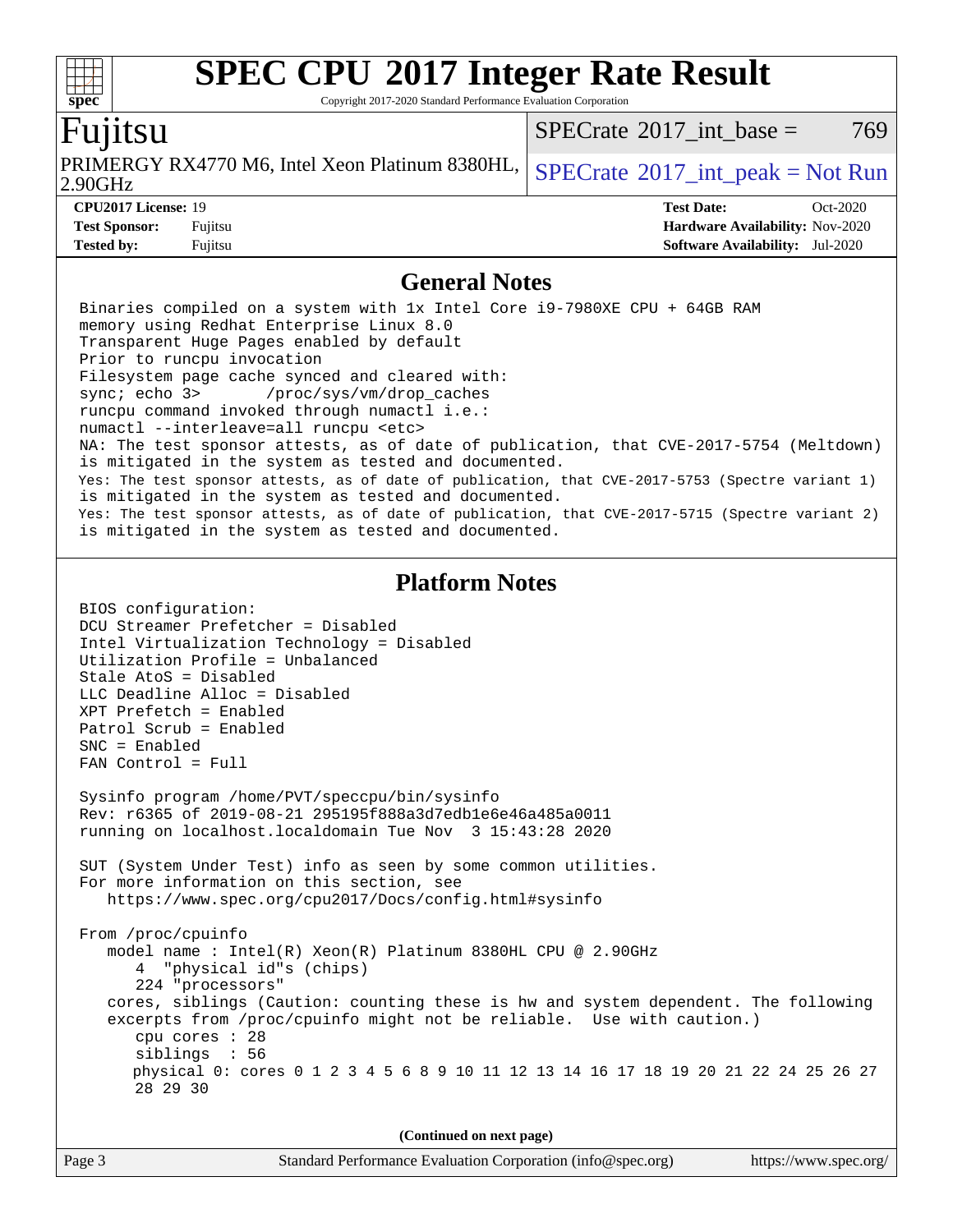Copyright 2017-2020 Standard Performance Evaluation Corporation

## Fujitsu

**[spec](http://www.spec.org/)**

 $\pm\pm\tau$ 

2.90GHz PRIMERGY RX4770 M6, Intel Xeon Platinum 8380HL,  $SPECrate^{\circ}2017$  $SPECrate^{\circ}2017$  int peak = Not Run

[SPECrate](http://www.spec.org/auto/cpu2017/Docs/result-fields.html#SPECrate2017intbase)<sup>®</sup>2017 int base = 769

**[CPU2017 License:](http://www.spec.org/auto/cpu2017/Docs/result-fields.html#CPU2017License)** 19 **[Test Date:](http://www.spec.org/auto/cpu2017/Docs/result-fields.html#TestDate)** Oct-2020 **[Test Sponsor:](http://www.spec.org/auto/cpu2017/Docs/result-fields.html#TestSponsor)** Fujitsu **[Hardware Availability:](http://www.spec.org/auto/cpu2017/Docs/result-fields.html#HardwareAvailability)** Nov-2020 **[Tested by:](http://www.spec.org/auto/cpu2017/Docs/result-fields.html#Testedby)** Fujitsu **[Software Availability:](http://www.spec.org/auto/cpu2017/Docs/result-fields.html#SoftwareAvailability)** Jul-2020

### **[Platform Notes \(Continued\)](http://www.spec.org/auto/cpu2017/Docs/result-fields.html#PlatformNotes)**

Page 4 Standard Performance Evaluation Corporation [\(info@spec.org\)](mailto:info@spec.org) <https://www.spec.org/> physical 1: cores 0 1 2 3 4 5 6 8 9 10 11 12 13 14 16 17 18 19 20 21 22 24 25 26 27 28 29 30 physical 2: cores 0 1 2 3 4 5 6 8 9 10 11 12 13 14 16 17 18 19 20 21 22 24 25 26 27 28 29 30 physical 3: cores 0 1 2 3 4 5 6 8 9 10 11 12 13 14 16 17 18 19 20 21 22 24 25 26 27 28 29 30 From lscpu: Architecture: x86\_64 CPU op-mode(s): 32-bit, 64-bit Byte Order: Little Endian  $CPU(s):$  224 On-line CPU(s) list: 0-223 Thread(s) per core: 2 Core(s) per socket: 28 Socket(s): 4 NUMA node(s): 8 Vendor ID: GenuineIntel CPU family: 6 Model: 85 Model name: Intel(R) Xeon(R) Platinum 8380HL CPU @ 2.90GHz Stepping: 11 CPU MHz: 3844.488 CPU max MHz: 4300.0000 CPU min MHz: 1000.0000 BogoMIPS: 5800.00 Virtualization: VT-x L1d cache: 32K L1i cache: 32K L2 cache: 1024K L3 cache: 39424K NUMA node0 CPU(s): 0-3,7-9,14-17,21-23,112-115,119-121,126-129,133-135 NUMA node1 CPU(s): 4-6,10-13,18-20,24-27,116-118,122-125,130-132,136-139 NUMA node2 CPU(s): 28-31,35-37,42-45,49-51,140-143,147-149,154-157,161-163 NUMA node3 CPU(s): 32-34,38-41,46-48,52-55,144-146,150-153,158-160,164-167 NUMA node4 CPU(s): 56-59,63-65,70-73,77-79,168-171,175-177,182-185,189-191 NUMA node5 CPU(s): 60-62,66-69,74-76,80-83,172-174,178-181,186-188,192-195 NUMA node6 CPU(s): 84-87,91-93,98-101,105-107,196-199,203-205,210-213,217-219 NUMA node7 CPU(s): 88-90,94-97,102-104,108-111,200-202,206-209,214-216,220-223 Flags: fpu vme de pse tsc msr pae mce cx8 apic sep mtrr pge mca cmov pat pse36 clflush dts acpi mmx fxsr sse sse2 ss ht tm pbe syscall nx pdpe1gb rdtscp lm constant\_tsc art arch\_perfmon pebs bts rep\_good nopl xtopology nonstop\_tsc cpuid aperfmperf pni pclmulqdq dtes64 monitor ds\_cpl vmx smx est tm2 ssse3 sdbg fma cx16 xtpr pdcm pcid dca sse4\_1 sse4\_2 x2apic movbe popcnt tsc\_deadline\_timer aes xsave avx f16c rdrand lahf\_lm abm 3dnowprefetch cpuid\_fault epb cat\_l3 cdp\_l3 invpcid\_single intel\_ppin ssbd mba ibrs ibpb stibp ibrs\_enhanced tpr\_shadow vnmi flexpriority ept vpid fsgsbase tsc\_adjust bmi1 hle avx2 smep bmi2 erms invpcid rtm **(Continued on next page)**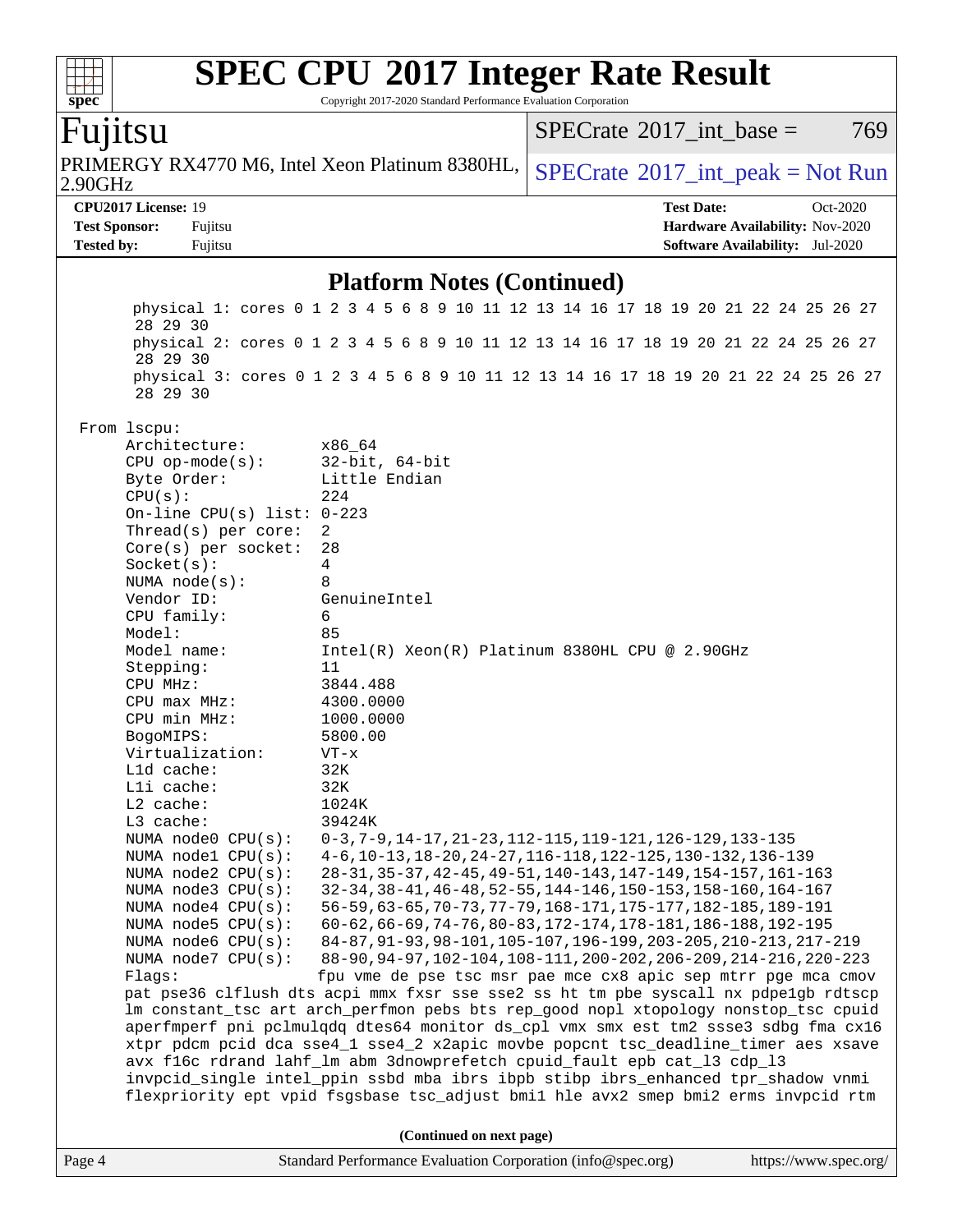Copyright 2017-2020 Standard Performance Evaluation Corporation

### Fujitsu

**[spec](http://www.spec.org/)**

 $+\ +$ 

2.90GHz PRIMERGY RX4770 M6, Intel Xeon Platinum 8380HL,  $SPECrate^{\circ}2017$  $SPECrate^{\circ}2017$  int peak = Not Run

[SPECrate](http://www.spec.org/auto/cpu2017/Docs/result-fields.html#SPECrate2017intbase)<sup>®</sup>2017 int base =  $769$ 

**[CPU2017 License:](http://www.spec.org/auto/cpu2017/Docs/result-fields.html#CPU2017License)** 19 **[Test Date:](http://www.spec.org/auto/cpu2017/Docs/result-fields.html#TestDate)** Oct-2020 **[Test Sponsor:](http://www.spec.org/auto/cpu2017/Docs/result-fields.html#TestSponsor)** Fujitsu **[Hardware Availability:](http://www.spec.org/auto/cpu2017/Docs/result-fields.html#HardwareAvailability)** Nov-2020 **[Tested by:](http://www.spec.org/auto/cpu2017/Docs/result-fields.html#Testedby)** Fujitsu **[Software Availability:](http://www.spec.org/auto/cpu2017/Docs/result-fields.html#SoftwareAvailability)** Jul-2020

### **[Platform Notes \(Continued\)](http://www.spec.org/auto/cpu2017/Docs/result-fields.html#PlatformNotes)**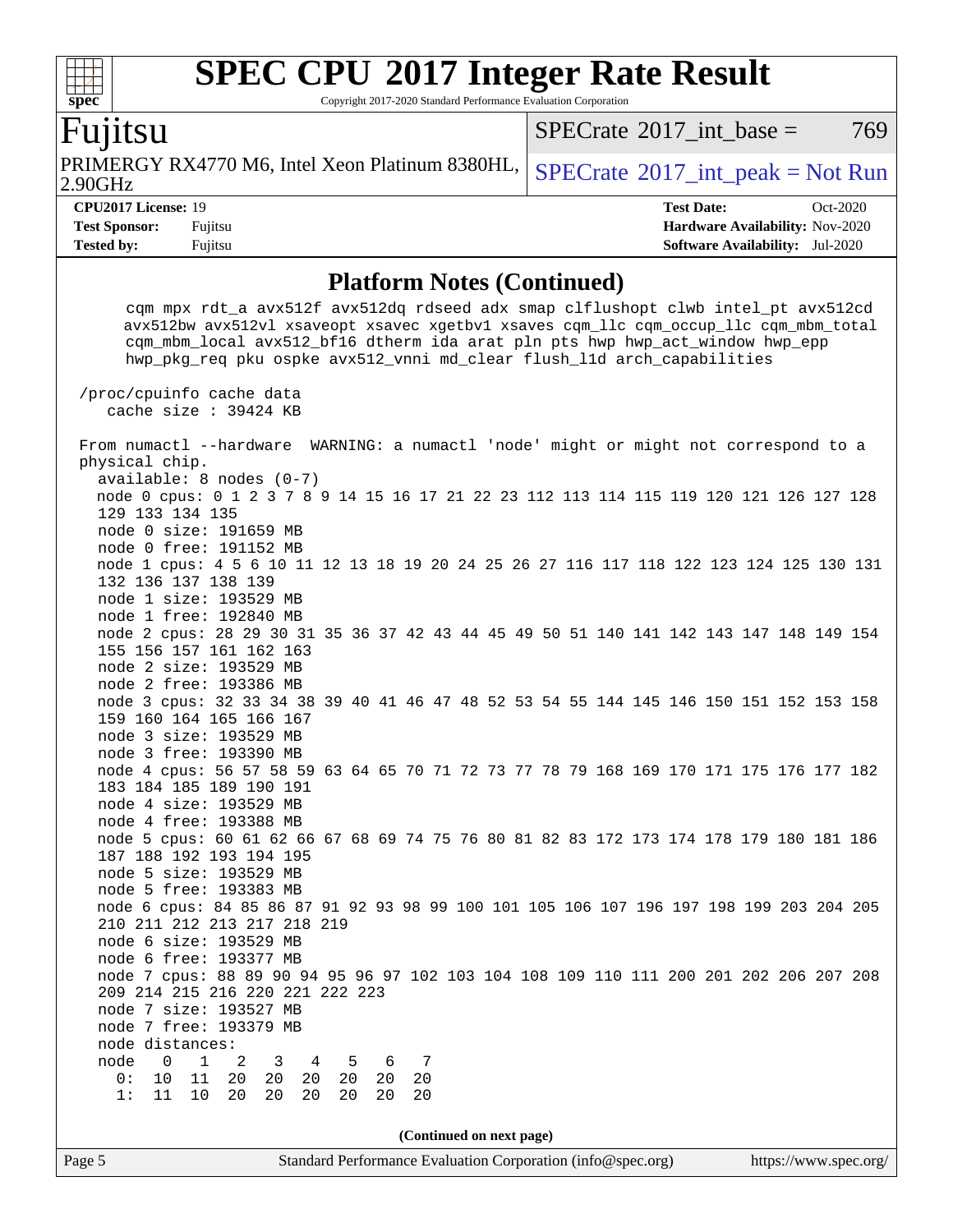| spec <sup>®</sup>                                                                                                |                                                                                                                      |          |                      |          |          | <b>SPEC CPU®2017 Integer Rate Result</b><br>Copyright 2017-2020 Standard Performance Evaluation Corporation |              |                                                   |                   |                                 |          |     |
|------------------------------------------------------------------------------------------------------------------|----------------------------------------------------------------------------------------------------------------------|----------|----------------------|----------|----------|-------------------------------------------------------------------------------------------------------------|--------------|---------------------------------------------------|-------------------|---------------------------------|----------|-----|
| Fujitsu                                                                                                          |                                                                                                                      |          |                      |          |          |                                                                                                             |              | $SPECrate^{\circledast}2017$ int base =           |                   |                                 |          | 769 |
| PRIMERGY RX4770 M6, Intel Xeon Platinum 8380HL,<br>2.90GHz                                                       |                                                                                                                      |          |                      |          |          |                                                                                                             |              | $SPECrate^{\circledast}2017\_int\_peak = Not Run$ |                   |                                 |          |     |
| CPU2017 License: 19                                                                                              |                                                                                                                      |          |                      |          |          |                                                                                                             |              |                                                   | <b>Test Date:</b> |                                 | Oct-2020 |     |
| <b>Test Sponsor:</b>                                                                                             | Fujitsu                                                                                                              |          |                      |          |          |                                                                                                             |              |                                                   |                   | Hardware Availability: Nov-2020 |          |     |
| <b>Tested by:</b>                                                                                                | Fujitsu                                                                                                              |          |                      |          |          |                                                                                                             |              |                                                   |                   | Software Availability: Jul-2020 |          |     |
|                                                                                                                  |                                                                                                                      |          |                      |          |          | <b>Platform Notes (Continued)</b>                                                                           |              |                                                   |                   |                                 |          |     |
| 2:<br>20                                                                                                         | 20<br>10                                                                                                             | 11       | 20<br>20             | 20       | 20       |                                                                                                             |              |                                                   |                   |                                 |          |     |
| 3:<br>20                                                                                                         | 20<br>11                                                                                                             | 10       | 20<br>20             | 20       | 20       |                                                                                                             |              |                                                   |                   |                                 |          |     |
| 4:<br>20                                                                                                         | 20<br>20                                                                                                             | 20       | 10<br>11             | 20       | 20       |                                                                                                             |              |                                                   |                   |                                 |          |     |
| 5:<br>20                                                                                                         | 20<br>20                                                                                                             | 20       | 11<br>10             | 20       | 20       |                                                                                                             |              |                                                   |                   |                                 |          |     |
| 6:<br>20<br>7:<br>20                                                                                             | 20<br>20<br>20<br>20                                                                                                 | 20<br>20 | 20<br>20<br>20<br>20 | 10<br>11 | 11<br>10 |                                                                                                             |              |                                                   |                   |                                 |          |     |
|                                                                                                                  |                                                                                                                      |          |                      |          |          |                                                                                                             |              |                                                   |                   |                                 |          |     |
| From /proc/meminfo<br>MemTotal:                                                                                  |                                                                                                                      |          | 1583477200 kB        |          |          |                                                                                                             |              |                                                   |                   |                                 |          |     |
| HugePages_Total:                                                                                                 |                                                                                                                      |          | 0                    |          |          |                                                                                                             |              |                                                   |                   |                                 |          |     |
| Hugepagesize:                                                                                                    |                                                                                                                      |          | 2048 kB              |          |          |                                                                                                             |              |                                                   |                   |                                 |          |     |
| From /etc/*release* /etc/*version*                                                                               |                                                                                                                      |          |                      |          |          |                                                                                                             |              |                                                   |                   |                                 |          |     |
| os-release:                                                                                                      |                                                                                                                      |          |                      |          |          |                                                                                                             |              |                                                   |                   |                                 |          |     |
|                                                                                                                  | NAME="Red Hat Enterprise Linux"                                                                                      |          |                      |          |          |                                                                                                             |              |                                                   |                   |                                 |          |     |
|                                                                                                                  | VERSION="8.2 (Ootpa)"                                                                                                |          |                      |          |          |                                                                                                             |              |                                                   |                   |                                 |          |     |
| ID="rhel"                                                                                                        |                                                                                                                      |          |                      |          |          |                                                                                                             |              |                                                   |                   |                                 |          |     |
|                                                                                                                  | ID LIKE="fedora"                                                                                                     |          |                      |          |          |                                                                                                             |              |                                                   |                   |                                 |          |     |
| VERSION_ID="8.2"                                                                                                 |                                                                                                                      |          |                      |          |          |                                                                                                             |              |                                                   |                   |                                 |          |     |
| PLATFORM_ID="platform:el8"                                                                                       |                                                                                                                      |          |                      |          |          |                                                                                                             |              |                                                   |                   |                                 |          |     |
|                                                                                                                  |                                                                                                                      |          |                      |          |          | PRETTY_NAME="Red Hat Enterprise Linux 8.2 (Ootpa)"                                                          |              |                                                   |                   |                                 |          |     |
|                                                                                                                  | ANSI_COLOR="0;31"                                                                                                    |          |                      |          |          |                                                                                                             |              |                                                   |                   |                                 |          |     |
|                                                                                                                  |                                                                                                                      |          |                      |          |          | redhat-release: Red Hat Enterprise Linux release 8.2 (Ootpa)                                                |              |                                                   |                   |                                 |          |     |
|                                                                                                                  |                                                                                                                      |          |                      |          |          | system-release: Red Hat Enterprise Linux release 8.2 (Ootpa)                                                |              |                                                   |                   |                                 |          |     |
|                                                                                                                  |                                                                                                                      |          |                      |          |          | system-release-cpe: cpe:/o:redhat:enterprise_linux:8.2:ga                                                   |              |                                                   |                   |                                 |          |     |
| uname $-a$ :                                                                                                     |                                                                                                                      |          |                      |          |          |                                                                                                             |              |                                                   |                   |                                 |          |     |
| Linux localhost.localdomain 4.18.0-193.el8.x86_64 #1 SMP Fri Mar 27 14:35:58 UTC 2020                            |                                                                                                                      |          |                      |          |          |                                                                                                             |              |                                                   |                   |                                 |          |     |
| x86_64 x86_64 x86_64 GNU/Linux                                                                                   |                                                                                                                      |          |                      |          |          |                                                                                                             |              |                                                   |                   |                                 |          |     |
| Kernel self-reported vulnerability status:                                                                       |                                                                                                                      |          |                      |          |          |                                                                                                             |              |                                                   |                   |                                 |          |     |
| itlb_multihit:                                                                                                   |                                                                                                                      |          |                      |          |          |                                                                                                             | Not affected |                                                   |                   |                                 |          |     |
| CVE-2018-3620 (L1 Terminal Fault):                                                                               |                                                                                                                      |          |                      |          |          |                                                                                                             | Not affected |                                                   |                   |                                 |          |     |
|                                                                                                                  |                                                                                                                      |          |                      |          |          |                                                                                                             | Not affected |                                                   |                   |                                 |          |     |
|                                                                                                                  | Microarchitectural Data Sampling:<br>CVE-2017-5754 (Meltdown):<br>Not affected                                       |          |                      |          |          |                                                                                                             |              |                                                   |                   |                                 |          |     |
| CVE-2018-3639 (Speculative Store Bypass): Mitigation: Speculative Store Bypass disabled<br>via prctl and seccomp |                                                                                                                      |          |                      |          |          |                                                                                                             |              |                                                   |                   |                                 |          |     |
|                                                                                                                  | Mitigation: usercopy/swapgs barriers and __user<br>$CVE-2017-5753$ (Spectre variant 1):<br>pointer sanitization      |          |                      |          |          |                                                                                                             |              |                                                   |                   |                                 |          |     |
|                                                                                                                  | $CVE-2017-5715$ (Spectre variant 2):<br>Mitigation: Enhanced IBRS, IBPB: conditional,<br>RSB filling<br>Not affected |          |                      |          |          |                                                                                                             |              |                                                   |                   |                                 |          |     |
| tsx_async_abort:                                                                                                 |                                                                                                                      |          |                      |          |          |                                                                                                             |              |                                                   |                   |                                 |          |     |
| run-level 3 Nov 3 15:40                                                                                          |                                                                                                                      |          |                      |          |          |                                                                                                             |              |                                                   |                   |                                 |          |     |
| SPEC is set to: /home/PVT/speccpu                                                                                |                                                                                                                      |          |                      |          |          |                                                                                                             |              |                                                   |                   |                                 |          |     |
|                                                                                                                  |                                                                                                                      |          |                      |          |          | (Continued on next page)                                                                                    |              |                                                   |                   |                                 |          |     |
| Page 6                                                                                                           |                                                                                                                      |          |                      |          |          | Standard Performance Evaluation Corporation (info@spec.org)                                                 |              |                                                   |                   | https://www.spec.org/           |          |     |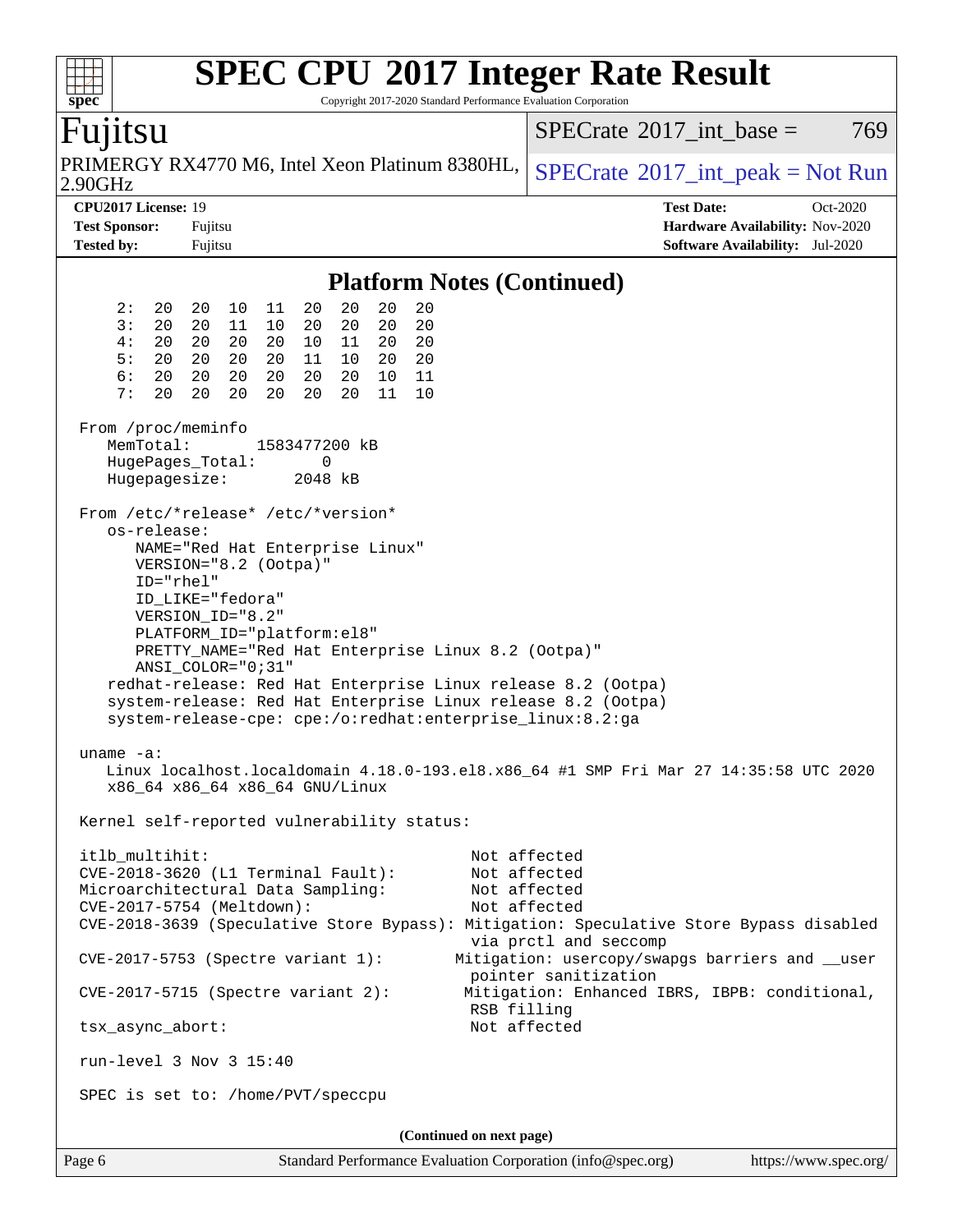Copyright 2017-2020 Standard Performance Evaluation Corporation

## Fujitsu

**[spec](http://www.spec.org/)**

 $\begin{matrix} \begin{matrix} \text{+} \text{+} \text{+} \text{+} \end{matrix} \end{matrix}$ 

2.90GHz PRIMERGY RX4770 M6, Intel Xeon Platinum 8380HL,  $SPECrate^{\circ}2017\_int\_peak = Not Run$  $SPECrate^{\circ}2017\_int\_peak = Not Run$ 

 $SPECTate@2017_int\_base = 769$ 

**[CPU2017 License:](http://www.spec.org/auto/cpu2017/Docs/result-fields.html#CPU2017License)** 19 **[Test Date:](http://www.spec.org/auto/cpu2017/Docs/result-fields.html#TestDate)** Oct-2020 **[Test Sponsor:](http://www.spec.org/auto/cpu2017/Docs/result-fields.html#TestSponsor)** Fujitsu **[Hardware Availability:](http://www.spec.org/auto/cpu2017/Docs/result-fields.html#HardwareAvailability)** Nov-2020 **[Tested by:](http://www.spec.org/auto/cpu2017/Docs/result-fields.html#Testedby)** Fujitsu **[Software Availability:](http://www.spec.org/auto/cpu2017/Docs/result-fields.html#SoftwareAvailability)** Jul-2020

| <b>Platform Notes (Continued)</b>                                                                                                                                                                                                                                                                                                                                                                                                                 |  |  |  |  |  |  |  |
|---------------------------------------------------------------------------------------------------------------------------------------------------------------------------------------------------------------------------------------------------------------------------------------------------------------------------------------------------------------------------------------------------------------------------------------------------|--|--|--|--|--|--|--|
| Size Used Avail Use% Mounted on<br>Filesystem<br>Type<br>/dev/sda5<br>xfs 328G 11G 318G 4% / home                                                                                                                                                                                                                                                                                                                                                 |  |  |  |  |  |  |  |
| From /sys/devices/virtual/dmi/id<br>BIOS: FUJITSU V1.0.0.0 R1.1.1 for D3892-A1x<br>09/25/2020<br>Vendor: FUJITSU<br>Product: PRIMERGY RX4770 M6<br>Product Family: SERVER<br>Serial: MABTxxxxxx                                                                                                                                                                                                                                                   |  |  |  |  |  |  |  |
| Additional information from dmidecode follows. WARNING: Use caution when you interpret<br>this section. The 'dmidecode' program reads system data which is "intended to allow<br>hardware to be accurately determined", but the intent may not be met, as there are<br>frequent changes to hardware, firmware, and the "DMTF SMBIOS" standard.<br>Memory:<br>48x Samsung M393A4K40DB3-CWE 32 GB 2 rank 3200<br>(End of data from sysinfo program) |  |  |  |  |  |  |  |
| <b>Compiler Version Notes</b>                                                                                                                                                                                                                                                                                                                                                                                                                     |  |  |  |  |  |  |  |
| ==========================<br>===========================<br>500.perlbench_r(base) 502.gcc_r(base) 505.mcf_r(base)<br>C<br>$525.x264_r(base) 557.xz_r(base)$                                                                                                                                                                                                                                                                                      |  |  |  |  |  |  |  |
| Intel(R) C Compiler for applications running on $Intel(R) 64$ , Version<br>19.1.2.275 Build 20200604<br>Copyright (C) 1985-2020 Intel Corporation. All rights reserved.                                                                                                                                                                                                                                                                           |  |  |  |  |  |  |  |
| 520.omnetpp_r(base) 523.xalancbmk_r(base) 531.deepsjeng_r(base)<br>$C++$<br>$541.$ leela $r(base)$                                                                                                                                                                                                                                                                                                                                                |  |  |  |  |  |  |  |
| Intel(R) $C++$ Compiler for applications running on Intel(R) 64, Version<br>19.1.2.275 Build 20200604<br>Copyright (C) 1985-2020 Intel Corporation. All rights reserved.                                                                                                                                                                                                                                                                          |  |  |  |  |  |  |  |
| $548$ . exchange2 $r(base)$<br>Fortran                                                                                                                                                                                                                                                                                                                                                                                                            |  |  |  |  |  |  |  |
| Intel(R) Fortran Intel(R) 64 Compiler for applications running on $Intel(R)$<br>64, Version 19.1.2.275 Build 20200623<br>Copyright (C) 1985-2020 Intel Corporation. All rights reserved.                                                                                                                                                                                                                                                          |  |  |  |  |  |  |  |
|                                                                                                                                                                                                                                                                                                                                                                                                                                                   |  |  |  |  |  |  |  |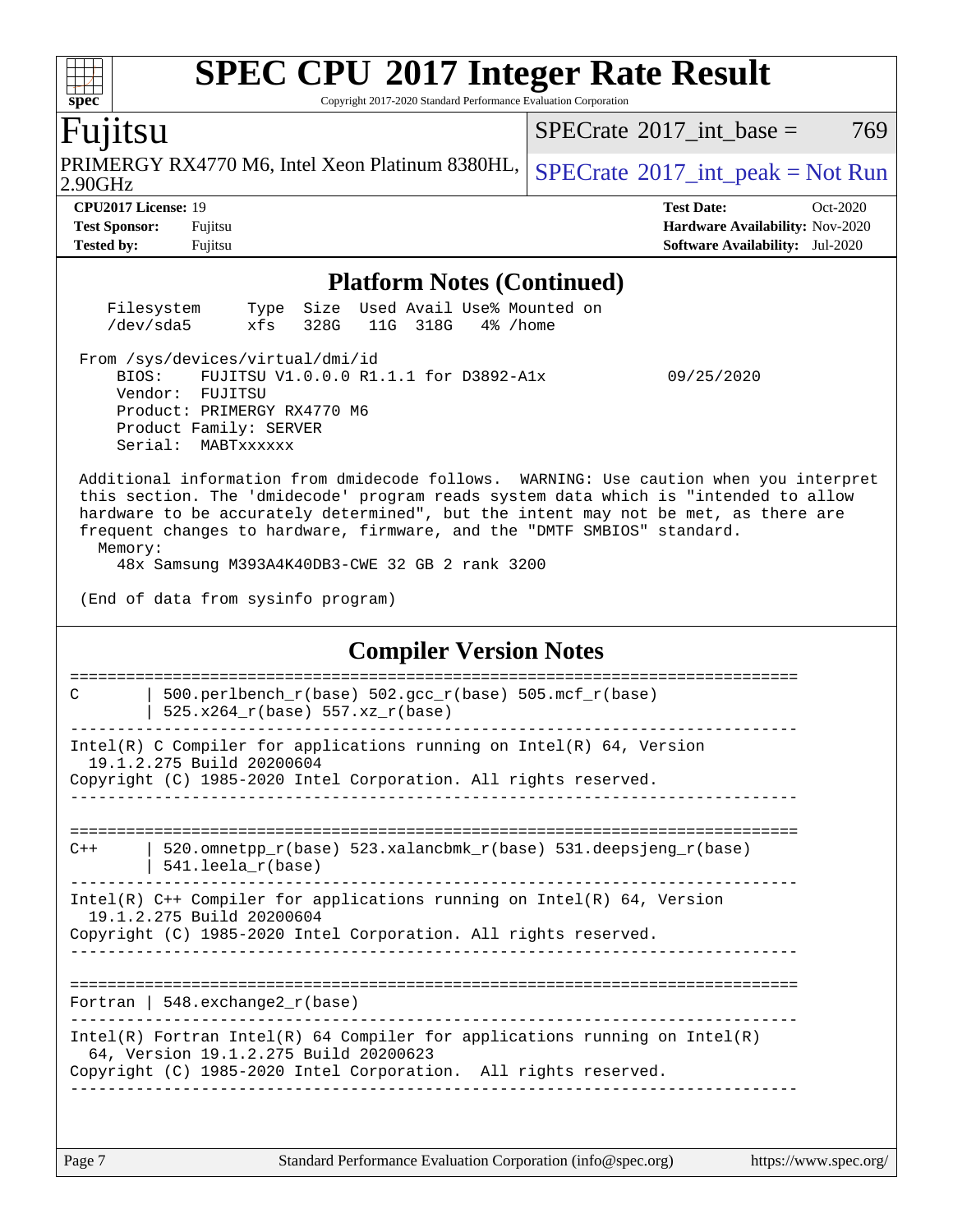Copyright 2017-2020 Standard Performance Evaluation Corporation

## Fujitsu

**[spec](http://www.spec.org/)**

2.90GHz PRIMERGY RX4770 M6, Intel Xeon Platinum 8380HL,  $SPECrate^{\circ}2017\_int\_peak = Not Run$  $SPECrate^{\circ}2017\_int\_peak = Not Run$ 

[SPECrate](http://www.spec.org/auto/cpu2017/Docs/result-fields.html#SPECrate2017intbase)<sup>®</sup>2017 int base = 769

**[CPU2017 License:](http://www.spec.org/auto/cpu2017/Docs/result-fields.html#CPU2017License)** 19 **[Test Date:](http://www.spec.org/auto/cpu2017/Docs/result-fields.html#TestDate)** Oct-2020 **[Test Sponsor:](http://www.spec.org/auto/cpu2017/Docs/result-fields.html#TestSponsor)** Fujitsu **[Hardware Availability:](http://www.spec.org/auto/cpu2017/Docs/result-fields.html#HardwareAvailability)** Nov-2020 **[Tested by:](http://www.spec.org/auto/cpu2017/Docs/result-fields.html#Testedby)** Fujitsu **[Software Availability:](http://www.spec.org/auto/cpu2017/Docs/result-fields.html#SoftwareAvailability)** Jul-2020

## **[Base Compiler Invocation](http://www.spec.org/auto/cpu2017/Docs/result-fields.html#BaseCompilerInvocation)**

[C benchmarks:](http://www.spec.org/auto/cpu2017/Docs/result-fields.html#Cbenchmarks)

[icc](http://www.spec.org/cpu2017/results/res2020q4/cpu2017-20201027-24315.flags.html#user_CCbase_intel_icc_66fc1ee009f7361af1fbd72ca7dcefbb700085f36577c54f309893dd4ec40d12360134090235512931783d35fd58c0460139e722d5067c5574d8eaf2b3e37e92)

[C++ benchmarks:](http://www.spec.org/auto/cpu2017/Docs/result-fields.html#CXXbenchmarks) [icpc](http://www.spec.org/cpu2017/results/res2020q4/cpu2017-20201027-24315.flags.html#user_CXXbase_intel_icpc_c510b6838c7f56d33e37e94d029a35b4a7bccf4766a728ee175e80a419847e808290a9b78be685c44ab727ea267ec2f070ec5dc83b407c0218cded6866a35d07)

[Fortran benchmarks](http://www.spec.org/auto/cpu2017/Docs/result-fields.html#Fortranbenchmarks):

[ifort](http://www.spec.org/cpu2017/results/res2020q4/cpu2017-20201027-24315.flags.html#user_FCbase_intel_ifort_8111460550e3ca792625aed983ce982f94888b8b503583aa7ba2b8303487b4d8a21a13e7191a45c5fd58ff318f48f9492884d4413fa793fd88dd292cad7027ca)

## **[Base Portability Flags](http://www.spec.org/auto/cpu2017/Docs/result-fields.html#BasePortabilityFlags)**

 500.perlbench\_r: [-DSPEC\\_LP64](http://www.spec.org/cpu2017/results/res2020q4/cpu2017-20201027-24315.flags.html#b500.perlbench_r_basePORTABILITY_DSPEC_LP64) [-DSPEC\\_LINUX\\_X64](http://www.spec.org/cpu2017/results/res2020q4/cpu2017-20201027-24315.flags.html#b500.perlbench_r_baseCPORTABILITY_DSPEC_LINUX_X64) 502.gcc\_r: [-DSPEC\\_LP64](http://www.spec.org/cpu2017/results/res2020q4/cpu2017-20201027-24315.flags.html#suite_basePORTABILITY502_gcc_r_DSPEC_LP64) 505.mcf\_r: [-DSPEC\\_LP64](http://www.spec.org/cpu2017/results/res2020q4/cpu2017-20201027-24315.flags.html#suite_basePORTABILITY505_mcf_r_DSPEC_LP64) 520.omnetpp\_r: [-DSPEC\\_LP64](http://www.spec.org/cpu2017/results/res2020q4/cpu2017-20201027-24315.flags.html#suite_basePORTABILITY520_omnetpp_r_DSPEC_LP64) 523.xalancbmk\_r: [-DSPEC\\_LP64](http://www.spec.org/cpu2017/results/res2020q4/cpu2017-20201027-24315.flags.html#suite_basePORTABILITY523_xalancbmk_r_DSPEC_LP64) [-DSPEC\\_LINUX](http://www.spec.org/cpu2017/results/res2020q4/cpu2017-20201027-24315.flags.html#b523.xalancbmk_r_baseCXXPORTABILITY_DSPEC_LINUX) 525.x264\_r: [-DSPEC\\_LP64](http://www.spec.org/cpu2017/results/res2020q4/cpu2017-20201027-24315.flags.html#suite_basePORTABILITY525_x264_r_DSPEC_LP64) 531.deepsjeng\_r: [-DSPEC\\_LP64](http://www.spec.org/cpu2017/results/res2020q4/cpu2017-20201027-24315.flags.html#suite_basePORTABILITY531_deepsjeng_r_DSPEC_LP64) 541.leela\_r: [-DSPEC\\_LP64](http://www.spec.org/cpu2017/results/res2020q4/cpu2017-20201027-24315.flags.html#suite_basePORTABILITY541_leela_r_DSPEC_LP64) 548.exchange2\_r: [-DSPEC\\_LP64](http://www.spec.org/cpu2017/results/res2020q4/cpu2017-20201027-24315.flags.html#suite_basePORTABILITY548_exchange2_r_DSPEC_LP64) 557.xz\_r: [-DSPEC\\_LP64](http://www.spec.org/cpu2017/results/res2020q4/cpu2017-20201027-24315.flags.html#suite_basePORTABILITY557_xz_r_DSPEC_LP64)

## **[Base Optimization Flags](http://www.spec.org/auto/cpu2017/Docs/result-fields.html#BaseOptimizationFlags)**

### [C benchmarks](http://www.spec.org/auto/cpu2017/Docs/result-fields.html#Cbenchmarks):

[-m64](http://www.spec.org/cpu2017/results/res2020q4/cpu2017-20201027-24315.flags.html#user_CCbase_m64-icc) [-qnextgen](http://www.spec.org/cpu2017/results/res2020q4/cpu2017-20201027-24315.flags.html#user_CCbase_f-qnextgen) [-std=c11](http://www.spec.org/cpu2017/results/res2020q4/cpu2017-20201027-24315.flags.html#user_CCbase_std-icc-std_0e1c27790398a4642dfca32ffe6c27b5796f9c2d2676156f2e42c9c44eaad0c049b1cdb667a270c34d979996257aeb8fc440bfb01818dbc9357bd9d174cb8524) [-Wl,-plugin-opt=-x86-branches-within-32B-boundaries](http://www.spec.org/cpu2017/results/res2020q4/cpu2017-20201027-24315.flags.html#user_CCbase_f-x86-branches-within-32B-boundaries_0098b4e4317ae60947b7b728078a624952a08ac37a3c797dfb4ffeb399e0c61a9dd0f2f44ce917e9361fb9076ccb15e7824594512dd315205382d84209e912f3) [-Wl,-z,muldefs](http://www.spec.org/cpu2017/results/res2020q4/cpu2017-20201027-24315.flags.html#user_CCbase_link_force_multiple1_b4cbdb97b34bdee9ceefcfe54f4c8ea74255f0b02a4b23e853cdb0e18eb4525ac79b5a88067c842dd0ee6996c24547a27a4b99331201badda8798ef8a743f577) [-xCORE-AVX512](http://www.spec.org/cpu2017/results/res2020q4/cpu2017-20201027-24315.flags.html#user_CCbase_f-xCORE-AVX512) [-O3](http://www.spec.org/cpu2017/results/res2020q4/cpu2017-20201027-24315.flags.html#user_CCbase_f-O3) [-ffast-math](http://www.spec.org/cpu2017/results/res2020q4/cpu2017-20201027-24315.flags.html#user_CCbase_f-ffast-math) [-flto](http://www.spec.org/cpu2017/results/res2020q4/cpu2017-20201027-24315.flags.html#user_CCbase_f-flto) [-mfpmath=sse](http://www.spec.org/cpu2017/results/res2020q4/cpu2017-20201027-24315.flags.html#user_CCbase_f-mfpmath_70eb8fac26bde974f8ab713bc9086c5621c0b8d2f6c86f38af0bd7062540daf19db5f3a066d8c6684be05d84c9b6322eb3b5be6619d967835195b93d6c02afa1) [-funroll-loops](http://www.spec.org/cpu2017/results/res2020q4/cpu2017-20201027-24315.flags.html#user_CCbase_f-funroll-loops) [-qopt-mem-layout-trans=4](http://www.spec.org/cpu2017/results/res2020q4/cpu2017-20201027-24315.flags.html#user_CCbase_f-qopt-mem-layout-trans_fa39e755916c150a61361b7846f310bcdf6f04e385ef281cadf3647acec3f0ae266d1a1d22d972a7087a248fd4e6ca390a3634700869573d231a252c784941a8) [-L/usr/local/IntelCompiler19/compilers\\_and\\_libraries\\_2020.3.275/linux/compiler/lib/intel64\\_lin](http://www.spec.org/cpu2017/results/res2020q4/cpu2017-20201027-24315.flags.html#user_CCbase_linkpath_6eb3b1b8be403820338b5b82e7a1c217a861a8962ac718a6253be1483b50620487664a39a847caf560d84a6b8bab7cca33d9f414525a12ede1e9473db34a3d08) [-lqkmalloc](http://www.spec.org/cpu2017/results/res2020q4/cpu2017-20201027-24315.flags.html#user_CCbase_qkmalloc_link_lib_79a818439969f771c6bc311cfd333c00fc099dad35c030f5aab9dda831713d2015205805422f83de8875488a2991c0a156aaa600e1f9138f8fc37004abc96dc5) [C++ benchmarks](http://www.spec.org/auto/cpu2017/Docs/result-fields.html#CXXbenchmarks):

[-m64](http://www.spec.org/cpu2017/results/res2020q4/cpu2017-20201027-24315.flags.html#user_CXXbase_m64-icc) [-qnextgen](http://www.spec.org/cpu2017/results/res2020q4/cpu2017-20201027-24315.flags.html#user_CXXbase_f-qnextgen) [-Wl,-plugin-opt=-x86-branches-within-32B-boundaries](http://www.spec.org/cpu2017/results/res2020q4/cpu2017-20201027-24315.flags.html#user_CXXbase_f-x86-branches-within-32B-boundaries_0098b4e4317ae60947b7b728078a624952a08ac37a3c797dfb4ffeb399e0c61a9dd0f2f44ce917e9361fb9076ccb15e7824594512dd315205382d84209e912f3) [-Wl,-z,muldefs](http://www.spec.org/cpu2017/results/res2020q4/cpu2017-20201027-24315.flags.html#user_CXXbase_link_force_multiple1_b4cbdb97b34bdee9ceefcfe54f4c8ea74255f0b02a4b23e853cdb0e18eb4525ac79b5a88067c842dd0ee6996c24547a27a4b99331201badda8798ef8a743f577) [-xCORE-AVX512](http://www.spec.org/cpu2017/results/res2020q4/cpu2017-20201027-24315.flags.html#user_CXXbase_f-xCORE-AVX512) [-O3](http://www.spec.org/cpu2017/results/res2020q4/cpu2017-20201027-24315.flags.html#user_CXXbase_f-O3) [-ffast-math](http://www.spec.org/cpu2017/results/res2020q4/cpu2017-20201027-24315.flags.html#user_CXXbase_f-ffast-math) [-flto](http://www.spec.org/cpu2017/results/res2020q4/cpu2017-20201027-24315.flags.html#user_CXXbase_f-flto) [-mfpmath=sse](http://www.spec.org/cpu2017/results/res2020q4/cpu2017-20201027-24315.flags.html#user_CXXbase_f-mfpmath_70eb8fac26bde974f8ab713bc9086c5621c0b8d2f6c86f38af0bd7062540daf19db5f3a066d8c6684be05d84c9b6322eb3b5be6619d967835195b93d6c02afa1)

[-funroll-loops](http://www.spec.org/cpu2017/results/res2020q4/cpu2017-20201027-24315.flags.html#user_CXXbase_f-funroll-loops) [-qopt-mem-layout-trans=4](http://www.spec.org/cpu2017/results/res2020q4/cpu2017-20201027-24315.flags.html#user_CXXbase_f-qopt-mem-layout-trans_fa39e755916c150a61361b7846f310bcdf6f04e385ef281cadf3647acec3f0ae266d1a1d22d972a7087a248fd4e6ca390a3634700869573d231a252c784941a8)

[-L/usr/local/IntelCompiler19/compilers\\_and\\_libraries\\_2020.3.275/linux/compiler/lib/intel64\\_lin](http://www.spec.org/cpu2017/results/res2020q4/cpu2017-20201027-24315.flags.html#user_CXXbase_linkpath_6eb3b1b8be403820338b5b82e7a1c217a861a8962ac718a6253be1483b50620487664a39a847caf560d84a6b8bab7cca33d9f414525a12ede1e9473db34a3d08) [-lqkmalloc](http://www.spec.org/cpu2017/results/res2020q4/cpu2017-20201027-24315.flags.html#user_CXXbase_qkmalloc_link_lib_79a818439969f771c6bc311cfd333c00fc099dad35c030f5aab9dda831713d2015205805422f83de8875488a2991c0a156aaa600e1f9138f8fc37004abc96dc5)

[Fortran benchmarks:](http://www.spec.org/auto/cpu2017/Docs/result-fields.html#Fortranbenchmarks)

[-m64](http://www.spec.org/cpu2017/results/res2020q4/cpu2017-20201027-24315.flags.html#user_FCbase_m64-icc) [-Wl,-plugin-opt=-x86-branches-within-32B-boundaries](http://www.spec.org/cpu2017/results/res2020q4/cpu2017-20201027-24315.flags.html#user_FCbase_f-x86-branches-within-32B-boundaries_0098b4e4317ae60947b7b728078a624952a08ac37a3c797dfb4ffeb399e0c61a9dd0f2f44ce917e9361fb9076ccb15e7824594512dd315205382d84209e912f3) [-Wl,-z,muldefs](http://www.spec.org/cpu2017/results/res2020q4/cpu2017-20201027-24315.flags.html#user_FCbase_link_force_multiple1_b4cbdb97b34bdee9ceefcfe54f4c8ea74255f0b02a4b23e853cdb0e18eb4525ac79b5a88067c842dd0ee6996c24547a27a4b99331201badda8798ef8a743f577) [-xCORE-AVX512](http://www.spec.org/cpu2017/results/res2020q4/cpu2017-20201027-24315.flags.html#user_FCbase_f-xCORE-AVX512) [-O3](http://www.spec.org/cpu2017/results/res2020q4/cpu2017-20201027-24315.flags.html#user_FCbase_f-O3) [-ipo](http://www.spec.org/cpu2017/results/res2020q4/cpu2017-20201027-24315.flags.html#user_FCbase_f-ipo) [-no-prec-div](http://www.spec.org/cpu2017/results/res2020q4/cpu2017-20201027-24315.flags.html#user_FCbase_f-no-prec-div) [-qopt-mem-layout-trans=4](http://www.spec.org/cpu2017/results/res2020q4/cpu2017-20201027-24315.flags.html#user_FCbase_f-qopt-mem-layout-trans_fa39e755916c150a61361b7846f310bcdf6f04e385ef281cadf3647acec3f0ae266d1a1d22d972a7087a248fd4e6ca390a3634700869573d231a252c784941a8)

**(Continued on next page)**

| Page 8 | Standard Performance Evaluation Corporation (info@spec.org) | https://www.spec.org/ |
|--------|-------------------------------------------------------------|-----------------------|